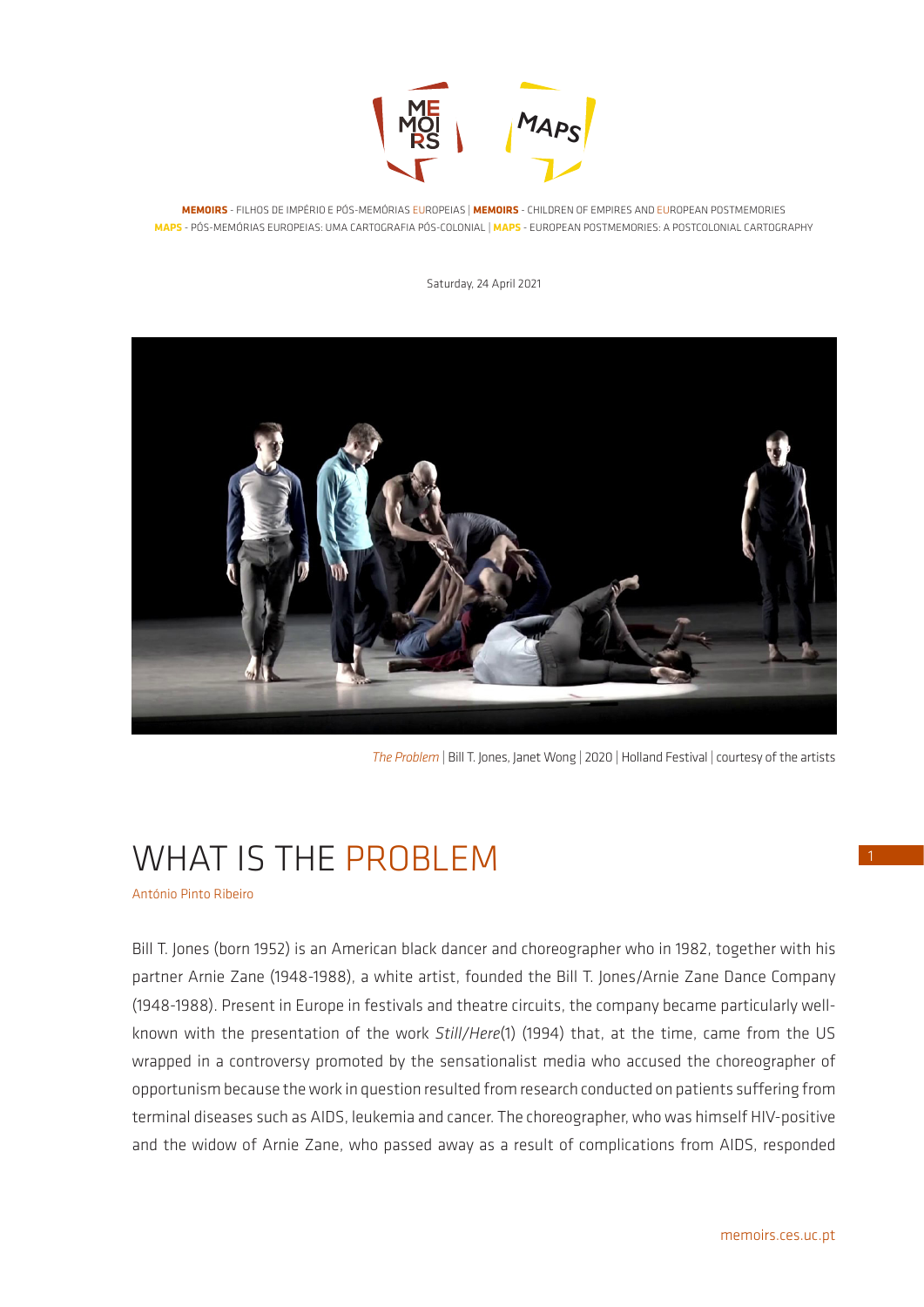

by stating that *Still/Here*, like all his works, had a simultaneously artistic and political nature: "It is impossible to separate the formalism of the work from its political content. One can never say that a work is not political, just as one cannot say that one does only political work".

Bill T. Jones is part of the fifth generation of American dance, the one which was jubilatory, which brought together theatre, performance, rock, cinema and integrated diversity as an artistic quality, in the way he summoned non-professionals to dance, and all the diversity of bodies and qualities of movement. Apart from these qualities, the company's works always included texts, many of which were written by Bill T. Jones himself, as in *Continuous Replay* (1982), in which the choreographer recites while he dances: "'My eyes are not my enemy. My desire is not my enemy. My penis is not my enemy. My memory is my enemy.(2) Or in *Still/Here*, in which the whole of the choreography is accompanied by a libretto and one can hear lines like the following:

> Can anyone open the door? Who will give me a drink of water? Will I become part of the water? Touching hands I'm still here. I am taken by a wave. I'm flying. Immobile. Immobile. Still here.(3)

The words and the literature, be it fictional, poetic, or essayistic, have a fundamental presence in the works of this choreographer, and for three fundamental reasons. Literature is a crucial element of the choreographic web and is inscribed in the score of each piece, functioning as a commentary on the work in question. The fact that it is verbalized adds another physicality given by the timbre of the voice and the strength of the speaker's emission which, in rhythmic terms, provides huge surplus value to the dancing.

To confirm the importance of words and literature in the plays of Bill T. Jones, in addition to the examples already cited, one might refer, due to its originality and choreographic power, the works *Last Supper at Uncle Tom's Cabin*/*The Promised Land* (1993), based on Harriet Beecher Stowe's anti-slavery novel *Uncle*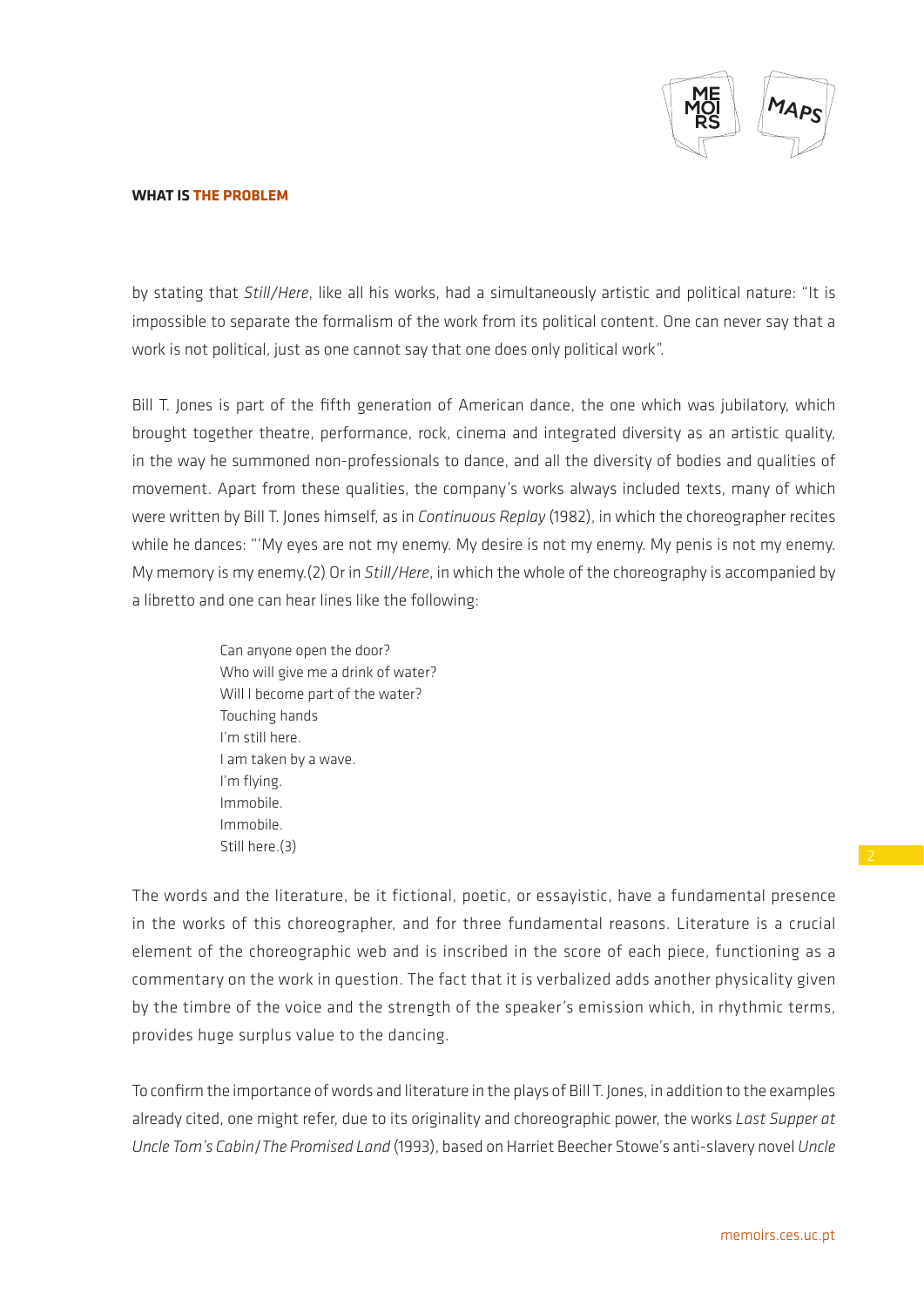

*Tom's Cabin* (1996), *Ursonate*, based on a poem by Kurt Schwitters, *Ballad* (2008), created on the basis of a poem by Dylan Thomas, and, more recently, *What a Problem* (2020), based on excerpts of "I Have A Dream" by Martin Luther King, Jr , of the American Constitution, of *Moby Dick*, by Herman Melville, and W.E.B. Dubois' *What Problem*. The selection of texts is always marked by a political statement in which the theme of discrimination in the most diverse forms, ethnic segregation, poetry of praise and the founding narratives of communities are present.

*What a Problem* is the title of a part of a work - *Deep Blue Sea* - that premiered in February 2020 at George Mason University's Center for the Arts. Because of the pandemic, all other performances and international circulation that were scheduled were suspended until it becomes possible to perform the piece again. In the immediate term, one recognizes stylistic features that are common to dozens of pieces created by the choreographer: in the execution and composition of the broad gestures of bodies, curved contractions, expressive hand gestures, the permanent play between the weight and lightness of the sequences, large openings, connecting movements between high and low, always relying on the choreographer's own physically and corporally striking interpretation.

## What is the *Problem*?

In relation to the *Problem*, the choreographer enunciates it right at the beginning of the piece, drawing on a fundamental text of the *négritude* thought of the thinker and activist W.E.B. Dubois.

Dubois, who in several of his works, and in particular in *The Study of the Negro Problems* (1898), states that the Problem is the color of black person: how whites look at blacks, how they associate blacks with darkness, and whites with light, and how these dichotomies were incorporated by blacks. That is the problem. According to the choreographer, this problem remains current and has been amplified to the extent that it is now present in sexual, gender, social division of labour and immigration policies. And this *problem* is further amplified by creating despair, insanity, loneliness. All this justifies, for the choreographer, the urgency of creating this work that is in line with the proclamation of Black Lives Matter. There is nothing new in this *problem*, we could say, because it is a *problem* that arose following the Atlantic slave trade and, before it, in the genocide of the first peoples by the occupiers of the Americas. That's why the choreographer resorted to the memory of his childhood and remembered a character who had passed him almost unnoticed at that first reading: Pip, an African-American ship's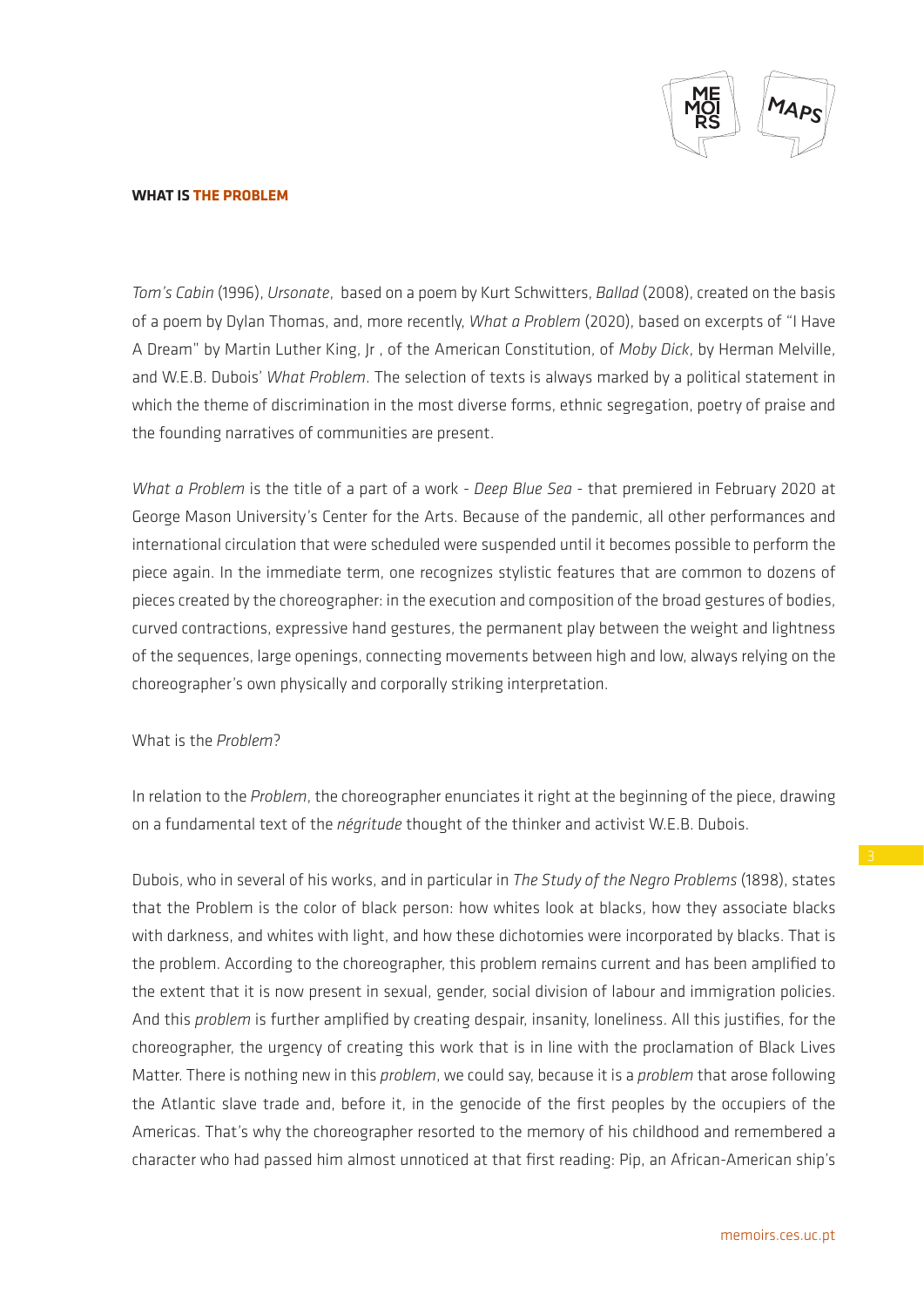

\_\_\_\_\_\_\_\_\_\_\_\_\_\_\_\_\_\_\_\_\_

 $\_$ 

boy, an Alabama lad that no one on the boat cares about; Pip, who, though intelligent, sensitive, capable of heroic acts to help the crew, is "invisible" to that same crew. To this reference he adds two others that we can take as the solution to the *problem*: the quotation of the American Constitution beginning with "We the people" and an excerpt from "I Have a Dream", by Martin Luther King Jr.

These excerpts and quotations serve as commentary on the choreographic evolution that, starting with Bill T. Jones walking alone on stage and whispering these texts, evolves into group compositions with his dancers. In the last part of the play, we see the presence of anonymous people who come together on stage and create a community work, a work that expresses a "We", the first manifesto, the sense of artistic and political creation of Bill T. Jones, who has long called for the idea of creating a community in which one can live in common.

*What a Problem* is a work of our time and for our time because it confronts the present with memories of the past: from the memory of the slave trade and racism, to the memory of the choreographer, who says that this is a "good time to be alive".

May we have the opportunity to watch a performance of "What a Problem" soon. An excerpt of the work here.

<sup>(1)</sup> Still/Here was performed at Culturgest in Lisbon in May 1995 and the Company would return some years after to Culturgest and Culturporto with other repertories.

<sup>(2)</sup> In Bill T. Jones & Arnie Zane , Body against body, the dance and other collaborations of, ed. Elizabeth Zimmer e Susan Quasha, Station Hill Press, N.I. 1989.

<sup>(3)</sup> In Programm of Stiill/Here Performance, ed. by Culturgest, Lisbon, 1995.